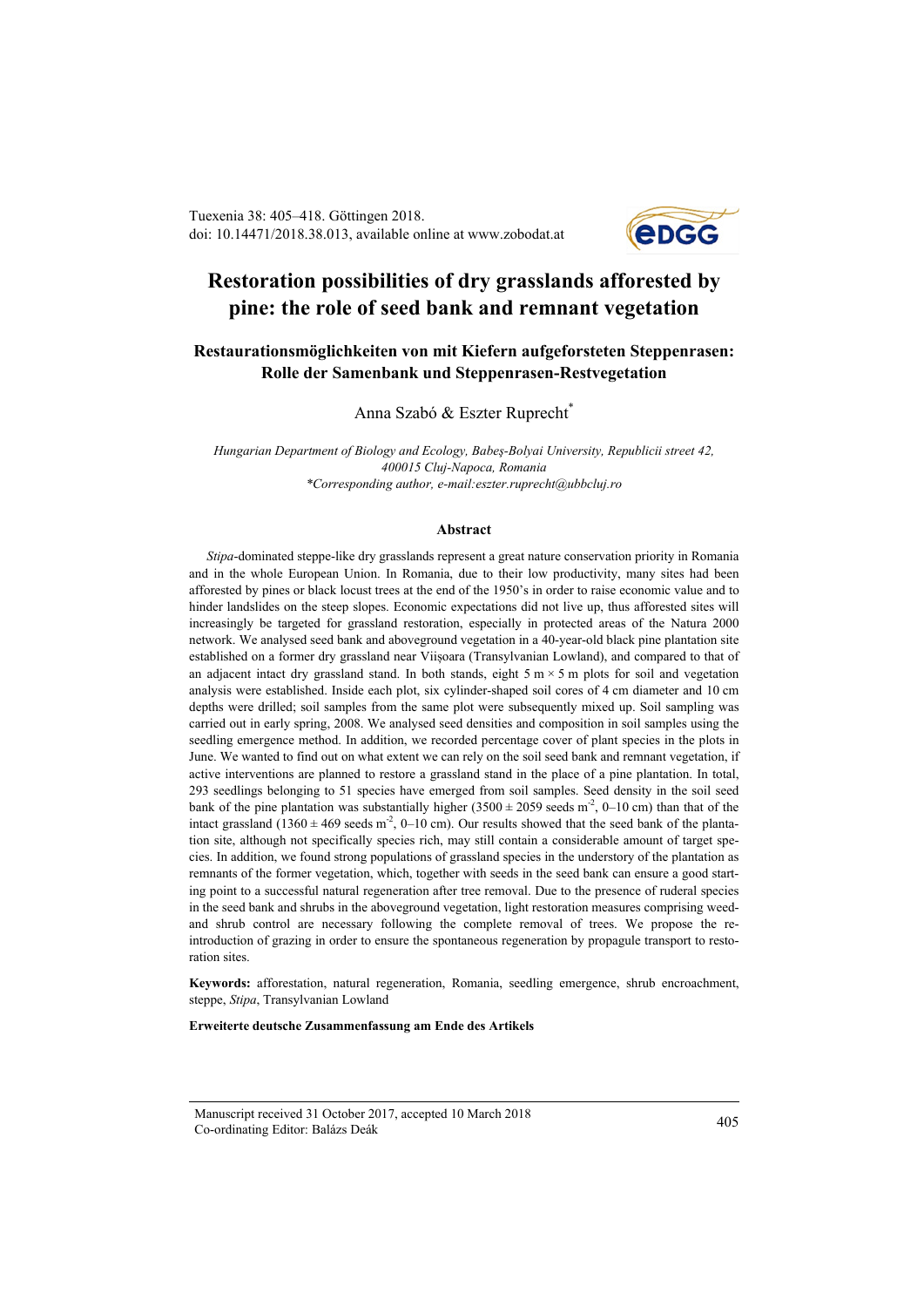## **1. Introduction**

Steppe-like grasslands represent a great conservation interest in the European Union (EUROPEAN COMMISSION 2007, GAFTA & MOUNTFORD 2008), mainly because they harbour many plant species of eastern and southern origin as well as several endemic taxa. In addition, they are considered to be relic vegetation types from the Late Glacial that escaped Holocene woodland invasions (ILLYÉS & BÖLÖNI 2007, KUNEŠ et al. 2008). Hence their protection is in the focus of conservation authorities. In Central-Eastern Europe they are usually situated in agricultural landscapes on southern or south-western facing slopes. During the last two decades of the  $19<sup>th</sup>$  century an intensive campaign had begun for the forestation of steep slopes covered by low productivity steppe grasslands, at first with black locust (*Robinia pseudoacacia*), and later (from the beginning of the  $20<sup>th</sup>$  century) with black and Scots pine (*Pinus nigra* and *P*. *sylvestris*) (TRACI et al. 1966, RESMERIŢĂ at al. 1968). Pine plantations were set to hinder landslides and to raise economic value of steep and often overgrazed slopes (RESMERIŢĂ at al. 1968).

Since pine plantations established on dry grasslands still harbour species of community interest, they often were included in protected areas (RUPRECHT et al. 2009). Due to the objectives set by the current conservation policy on one hand, and economic fail of pine plantation maintenance on the other hand, plantations will increasingly be targeted for grassland restoration, especially in protected areas of the Natura 2000 network.

Surveys performed in pine plantation sites reported a detrimental effect of planted trees on the original species pool and community structure of grasslands (e.g., through decreased light availability, increased nutrient content and leaf litter, and increased water table by trees) (LEEGE & MURPHY 2001, TAMÁS 2001, CREMENE et al. 2005, RUPRECHT et al. 2009). There are very few studies comparing seed bank density and composition between the vegetation of plantations (former grasslands) and intact grasslands. These studies report seed bank species impoverishment along with seed density decline in plantations as compared to grasslands (e.g., MACCHERINI & DE DOMINICIS 2003, CSONTOS 2007). The degree of species loss and seed bank depletion is apparently related to stand age (KALAMEES & ZOBEL 1997, BISTEAU & MAHY 2005), but also the habitat type seems to have an important role.

Although most of the seed bank studies conducted with restoration purpose agree that grassland restoration cannot rely or not exclusively rely on seed bank stores (BOSSUYT & HONNAY 2008), in some cases seed bank can have an important role especially in the initial phases of restoration (LIU et al. 2009, KALAMEES et al. 2012). Moreover, seed banks are able to preserve the seeds of threatened species (GODEFROID et al. 2011), worth to be considered during the restoration process. In addition, remnants of the former grassland vegetation, plant populations surviving the afforestation, can also have a very important role in the regeneration of such sites (MACCHERINI & DE DOMINICIS 2003). Feather grass (*Stipa* spp.) dominated dry steppe-like grassland is an important habitat type for nature conservation, and degraded stands are potential targets for future restoration actions in Romania. Thus, it is important to have information about their seed bank and vegetation composition in order to find out on what extent restoration efforts can rely on the seed bank and on remnants of the former vegetation. Based on the results of studies in other dry grasslands dominated by *Stipa* species (e.g., GHERMANDI 1997) or related dry grasslands (TÓTH & HÜSE 2014, KISS et al. 2016), we can expect a low representation of typical grassland species in the seed bank of our studied vegetation type (but see ZHAN et al. 2007).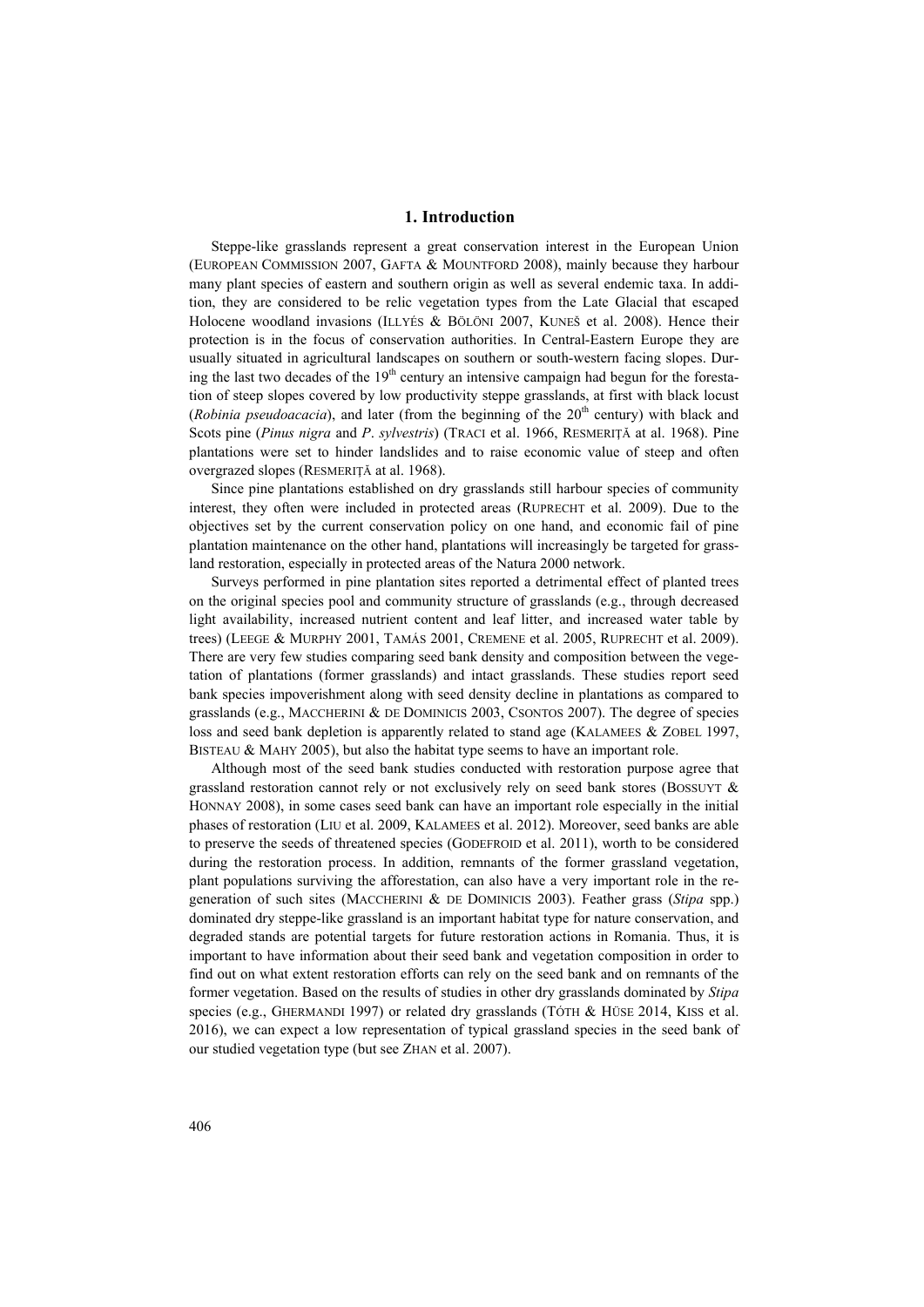In this study we aimed to explore the seed bank density and composition together with the composition of the aboveground vegetation in a 40-year-old black pine plantation, which was established on a dry grassland. In order to estimate the restoration potential in black pine plantations, we compared their vegetation attributes with that of an adjacent intact grassland having similar abiotic conditions. In the comparison we especially focused on typical grassland species. Our main questions were the following: (1) what is the seed bank composition and density in the pine plantation as compared to that of the intact grassland?; (2) what is the amount of target species groups in the seed bank and in the aboveground vegetation of the pine plantation?; and by this means (3) on what extent can we rely on the soil seed bank and on remnant aboveground vegetation, if active interventions are planned in order to restore a grassland stand in the place of a pine plantation? As encroachment of woody and weed species is a potential problem often compromising grassland restoration (CREMENE et al. 2005), we also assessed the proportion of such species in the seed bank and aboveground vegetation of the pine plantation.

# **2. Study area**

The study was carried out in a dry grassland site and an adjacent pine plantation near Viişoara ("Coasta Lunii", 46.5309 N, 23.9387 E; 330–340 m a.s.l.), situated in the western part of the Transylvanian Lowland (Câmpia Transilvaniei), Romania. The study site was designated owing to its prominent nature conservation value and representative species pool, evidenced by a former survey (RUPRECHT et al. 2009).

The bedrock consists of mixed Tortonian sediments (clay, marl and sand), on which carbonated chernozems were formed. The climate is temperate continental, with the mean annual precipitation around 590 mm, and maximum precipitation occurring during summer (June, July, and August). The mean annual temperature is 8.5 °C.

The study sites are located on a steep, south-western facing slope (average inclination 35°), covered originally by highly species-rich continental steppe-like grassland, which constitutes the priority habitat type 62CO (Ponto-Sarmatic steppes) of the Habitats Directive of the European Union. At the end of the 1950's an intensive forestation with European black pine and Scots pine was implemented in the area, pine trees were planted over thousands of hectares of these grasslands. At present pine forests occupy most parts of the slopes and dry grasslands forms only small isolated remnants surrounded by a forest matrix. We have chosen one black pine plantation and one adjacent grassland stand for analysing and comparing seed bank and vegetation composition. Both stands were approximately 4 ha large. In the Pine plantation, trees were 10–14 m high, and canopy cover varied between 30–65%. Although grazing was forbidden in plantations, irregular sheep grazing could have occurred. The grassland stand was dominated by *Stipa pulcherrima*, and it was traditionally managed as a pasture for sheep. Management has gradually been abandoned and ceased around 2005, though occasional sheep grazing was observed in the area after 2005.

## **3. Methods**

## **3.1 Seed bank and vegetation sampling**

In both stands (pine plantation and grassland), eight plots for soil and vegetation analysis of  $5 \text{ m} \times 5 \text{ m}$  were established randomly in homogenous vegetation, excluding the fringe zone of the stands. Thus, the distance between a grassland plot and its plantation pair varied between 60 and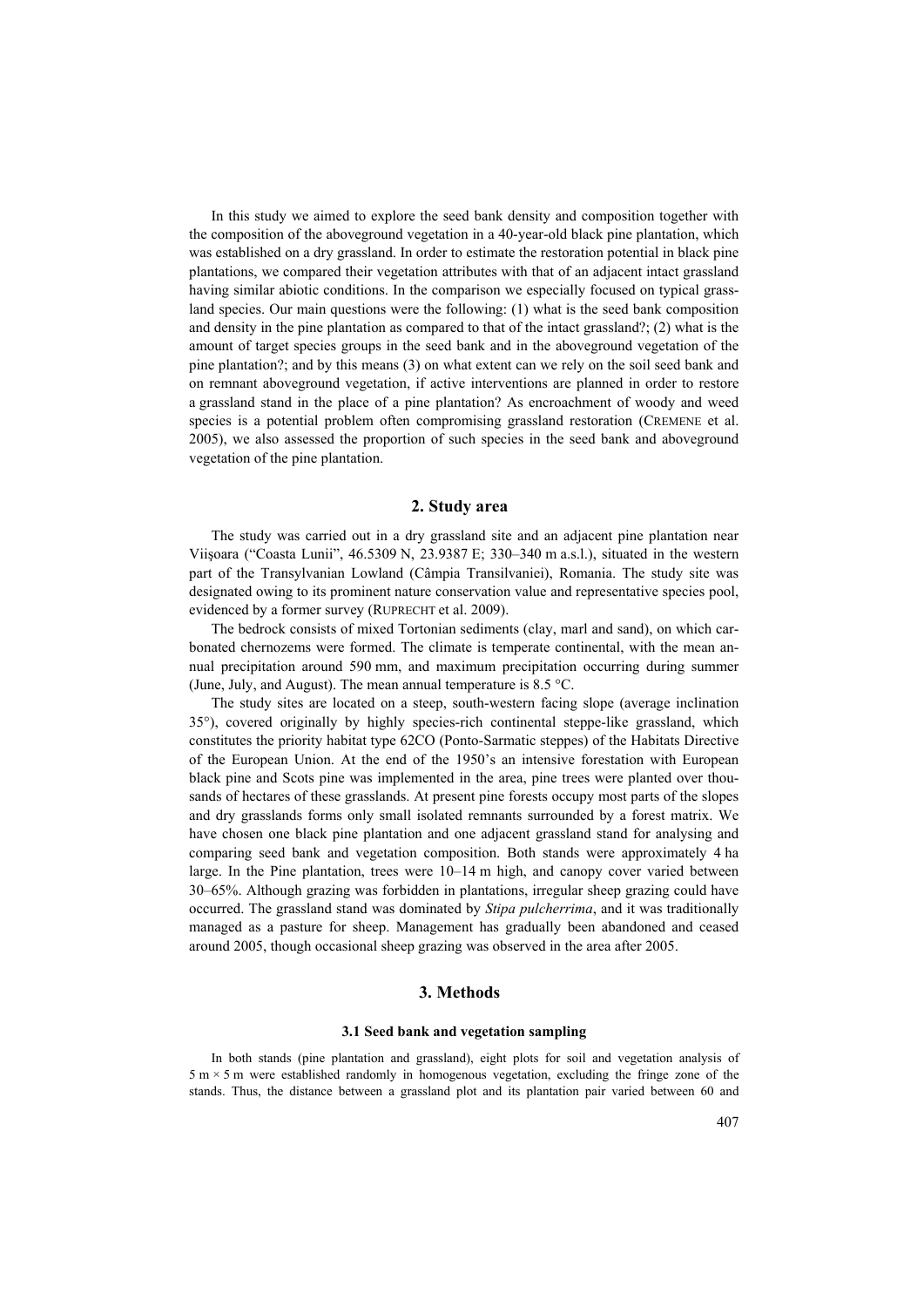200 meters. Soil sampling was carried out in early spring (March 2008), before the start of germination and beginning of fresh seed shed. Inside each plot, six randomly placed cylinder-shaped soil cores of 4 cm diameter and 10 cm depths were drilled with a bakelite tube after removing the litter. Soil samples from the same plot were subsequently mixed up. Accordingly, an area of  $0.0075$  m<sup>2</sup> was sampled per each plot. Sample concentration by washing the soil samples through sieves of different mesh sizes (4 mm, 0.25 mm and 0.16 mm) was performed to reduce sample volume and to promote germination (TER HEERDT et al. 1996).

Concentrated soil samples were spread out to a thickness of 0.5–1 cm in plastic trays formerly filled with commercial potting soil and a 0.5 cm sand layer above the potting soil. Sand layer served to separate potting soil from our soil samples, thus we could easily mix the soil samples to facilitate germination of seeds after the summer resting period (see below). Five trays with commercial potting soil and with a sand layer on the top were used as control to account for the seed input from outside. In March, trays were placed in an outside experimental area in the University Botanical Garden of Cluj-Napoca covered with a thin transparent cloth put on the top of each frame to prevent high seed contamination; trays were watered regularly.

We analysed seed densities and composition in soil samples using the seedling emergence method (ROBERTS 1981). Seedlings were examined every two weeks between March and October 2008, counted and identified as soon as possible after germination (CSAPODY 1968, MULLER 1978). Unidentifiable seedlings were transplanted into pots and grown until they could be determined. After three months (in July), when no further seedling emergence was observed, the samples were placed in a dark room and left without watering for four weeks, after that they were resettled in the original outside experimental area. Seedling mortality during the whole study period was very low, only five seedlings (three from the plantation and two from the grassland seed bank) died before they could be determined. These seedlings were taken into account only in seed density calculations, but were excluded from further analysis. There were four *Populus canescens* seedlings emerging from the control trays, thus we decided to exclude the single *P. canescens* seedling, which emerged from our soil samples.

In order to have data about the composition of aboveground vegetation as well, we recorded percentage cover of both woody and herbaceous plant species in the plots in June 2008.

#### **3.2 Data analysis**

We compared the total species richness of the above ground vegetation and seed bank between the two stands (pine plantation and grassland). For the quantitative comparison, average seed densities were calculated for both stands. In addition, we calculated the similarity in species composition between the seed bank and aboveground vegetation for the two stands using the Jaccard index (KENT & COKER 1992).

For the calculations aiming to analyse the species composition of both the aboveground vegetation and the seed bank, species were classified in four main groups based on their habitat affiliation (SANDA et al. 1983): dry grassland specialists (species confined to *Festuco-Brometea* Br.-Bl. et Tx. ex Soó 1947 and *Koelerio-Corynephoretea canescentis* Klika in Klika et Novák 1941 class); general grassland species (occurring in a wide range of semi-natural and degraded grassland types); forest and scrubland species (*Querco-Fagetea sylvaticae* Br.-Bl. et Vlieger in Vlieger 1937, *Quercetea pubescentis* Doing-Kraft ex Scamoni et Passarge 1959, *Trifolio-Geranietea sanguinei* T. Müller 1962, *Epilobietea angustifolii* Tx. et Preising ex von Rochow 1951, *Rhamno-Prunetea* Rivas Goday et Borja Carbonell 1961); and ruderal species (*Stellarietea mediae* Tx. et al. in Tx. 1950, *Artemisietea vulgaris* Lohmeyer et al. in Tx. 1950) (see Supplement E1). The proportion of species belonging to these four groups was compared between the seed bank and vegetation of the two stands by one-way analysis of variance (ANO-VA).

Statistical analyses were performed using the program Statistica, version 7.0 (StatSoft Inc., Tulsa, Oklahoma, USA). Plant nomenclature follows Flora Europaea (TUTIN et al. 1964–1980).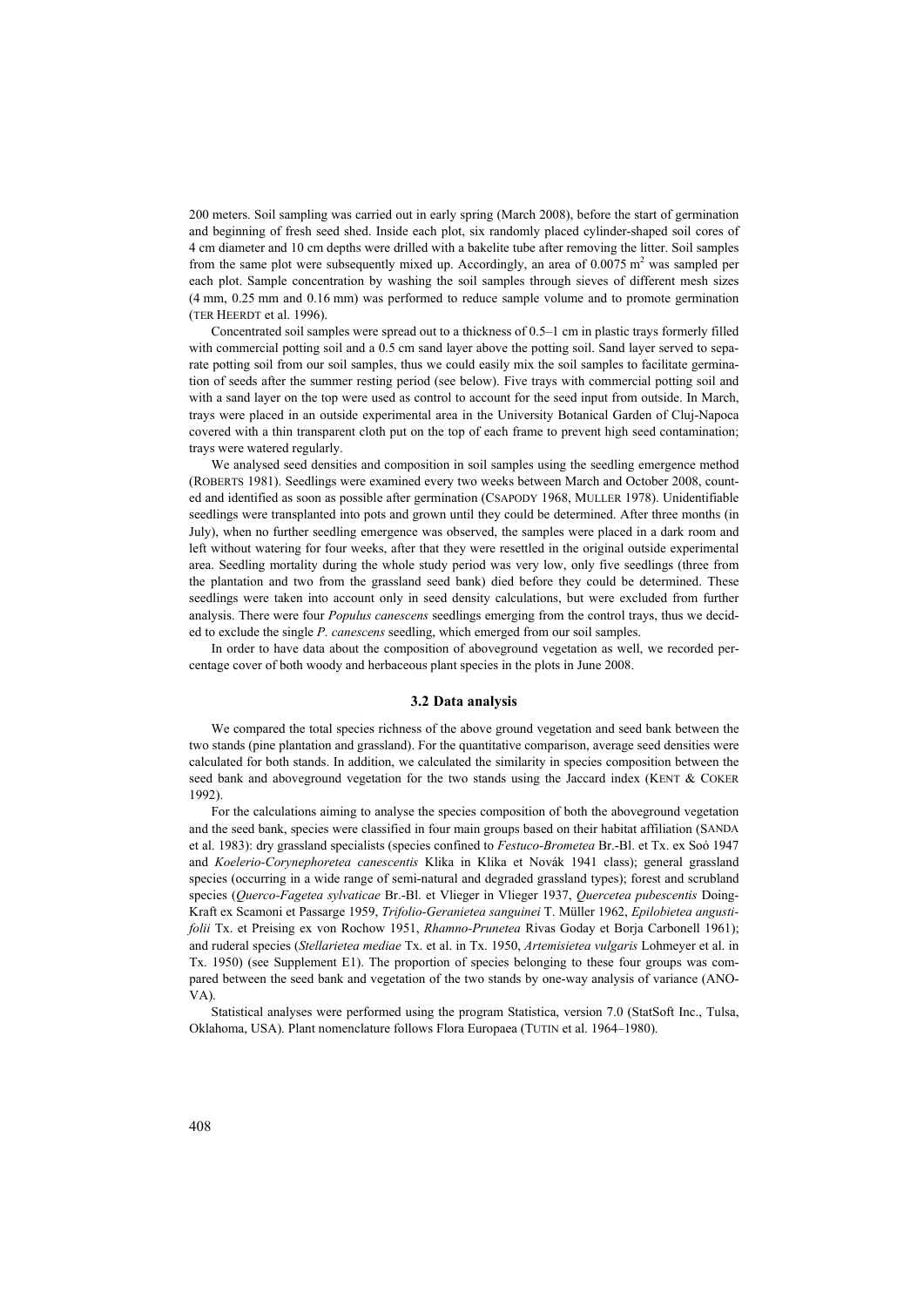# **4. Results**

### **4.1 Seed bank density and composition in the pine plantation and intact grassland**

In total, 293 seedlings have emerged from the soil samples originating from the two sites. Seed density in the soil seed bank of the pine plantation  $(3,500 \pm 2,059 \text{ seeds m}^2)$ , 0–10 cm) was substantially higher than that of the intact grassland  $(1,360 \pm 469 \text{ seeds m}^2)$ ,  $0-10$  cm).

A total number of 51 species emerged from the two seed bank sample-series. The seed bank of the pine plantation was more species rich than that of the intact grassland, since we found the seeds of 44 species in the soil samples originating from the plantation and 25 in the soil samples of the intact grassland. Grassland and pine plantation seed banks had only 17 species in common, and the Jaccard similarity between the composition of the two seed banks was 0.51 (Fig. 1). There was no difference in the proportion of dry grassland specialists (Fig. 2a), general grassland species, forest and scrubland species (Fig. 2b) found in the seed bank of the pine plantation and the intact grassland, but ruderal species were more abundant in the seed bank of the plantation (Fig. 2c). It is worth mentioning that some rare grassland species emerged from the seed bank samples of the pine plantation, e.g., *Peucedanum tauricum*, *Carduus hamulosus*, *Astragalus dasyanthus* and *Veronica prostrata* (see Supplement E1). Among the five most abundant species in the seed bank of the pine plantation there were four dry grassland specialists and only one ruderal species (*Erigeron annuus*), the same as in the intact grassland (Fig. 3). In addition, there was a considerable overlap in the most abundant species of the seed bank of the two sites (Fig. 3). It is important to notice that the dominant species of the intact grassland (*S. pulcherrima*) had a very low density in the seed bank of the intact grassland (only 1 seedling emerged from our seed bank samples).



**Fig. 1.** Similarity in species composition between the soil seed bank and vegetation for the pine plantation and intact grassland, as measured by the Jaccard index.

**Abb. 1.** Ähnlichkeit der Artenzusammensetzung zwischen Samenbank und Vegetation eines Kiefernforsts und Steppenrasens. Die angegebenen Werte sind Jaccard-Indices.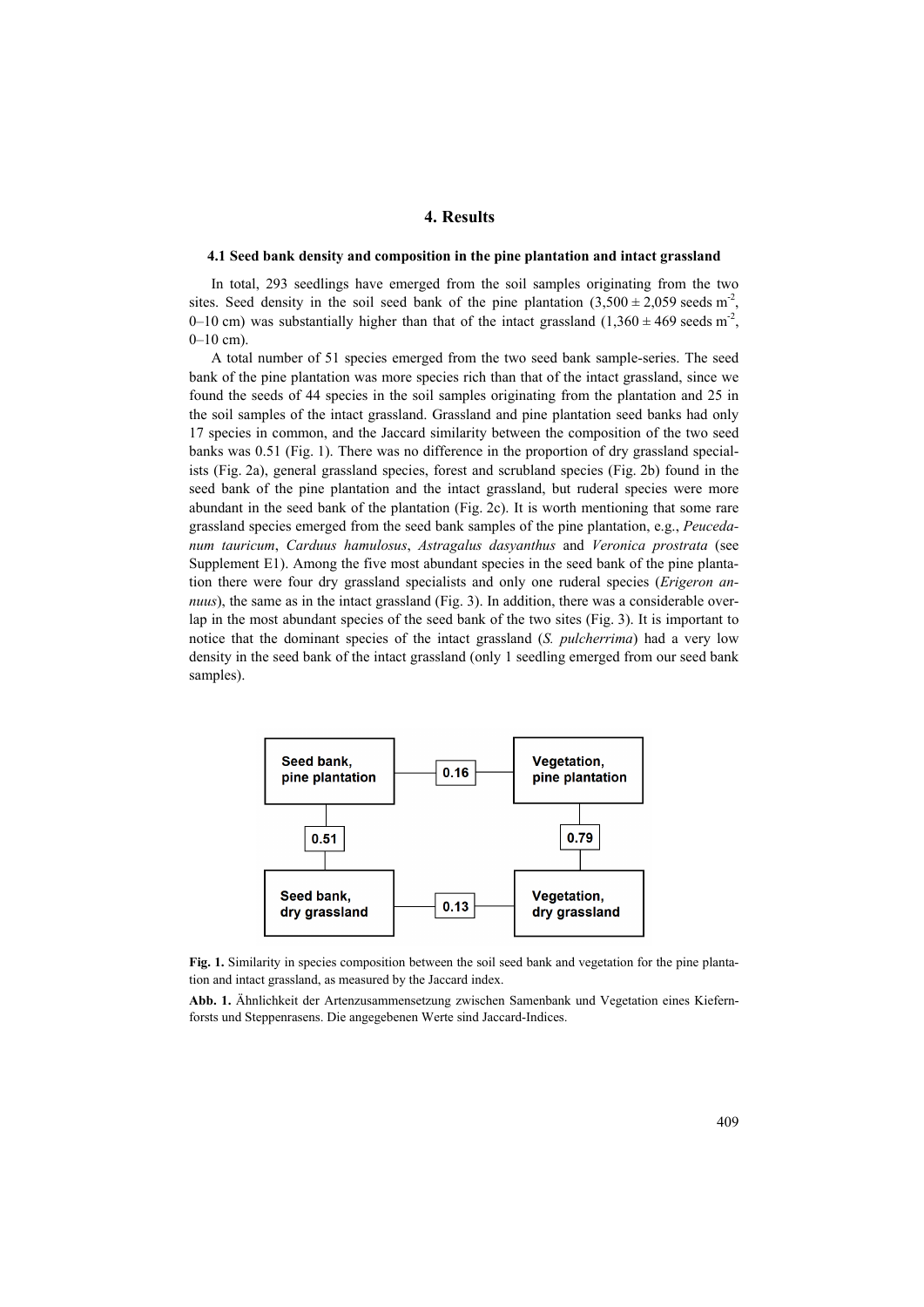

Fig. 2. Proportion of specific species groups in the seed bank (Sb\_Pl – plantation seed bank, Sb\_Gr – grassland seed bank) and vegetation (Veg\_Pl – vegetation plantation, Veg\_Gr – vegetation grassland). Values are means and standard errors. Different letters denote significant differences at  $p < 0.05$  as obtained by the Tukey post-hoc test. **a)** Dry grassland specialists. Results of a one-way ANOVA (MS = 1627.1, df = 3,  $F = 11.94$ ,  $p = 0.0001$ ). **b**) Forest and scrubland species. Results of a one-way ANOVA (MS = 1251.2, df = 3, *F* = 24.2, *p* = 0.001). **c)** Ruderal species. Results of a one-way ANOVA  $(MS = 401, df = 3, F = 7.88, p = 0.001).$ 

**Abb. 2.** Anteile spezifischer Artengruppen in der Samenbank (Sb) und Vegetation (Veg) eines Kiefernforsts (Pl) und Steppenrasens (Gr). Dargestellt sind Mittelwerte und Standardfehler. Mittelwerte mit unterschiedlichen Buchstaben unterscheiden sich signifikant (p < 0,05) nach einem Tukey-Post-hoc-Test. **a)** Steppenrasenspezialisten Die Ergebnisse der einfachen ANOVA lauten: MS = 1627,1; df = 3; *F* = 11,94; *p* = 0,0001. **b)** Wald- und Buschlandarten. Die Ergebnisse der einfachen ANOVA lauten: MS = 1251,2; df = 3; *F* = 24,2; *p* = 0,001. **c)** Ruderalarten. Die Ergebnisse der einfachen ANOVA lauten:  $MS = 401$ ;  $df = 3$ ;  $F = 7,88$ ;  $p = 0,001$ .

## **4.2 Comparison of the seed bank and vegetation of the pine plantation and intact grassland**

We found 106 plant species in total (within the eight sample plots) in the aboveground vegetation of the pine plantation and 80 in the intact grassland, with 71% of the species present in both sites.

Similarity in species composition between the seed bank and aboveground vegetation was very low, 0.16 in the case of the plantation and 0.13 for the intact grassland (Fig. 1). By contrast, similarity in species composition of the vegetation between the grassland and plantation was quite high (0.79).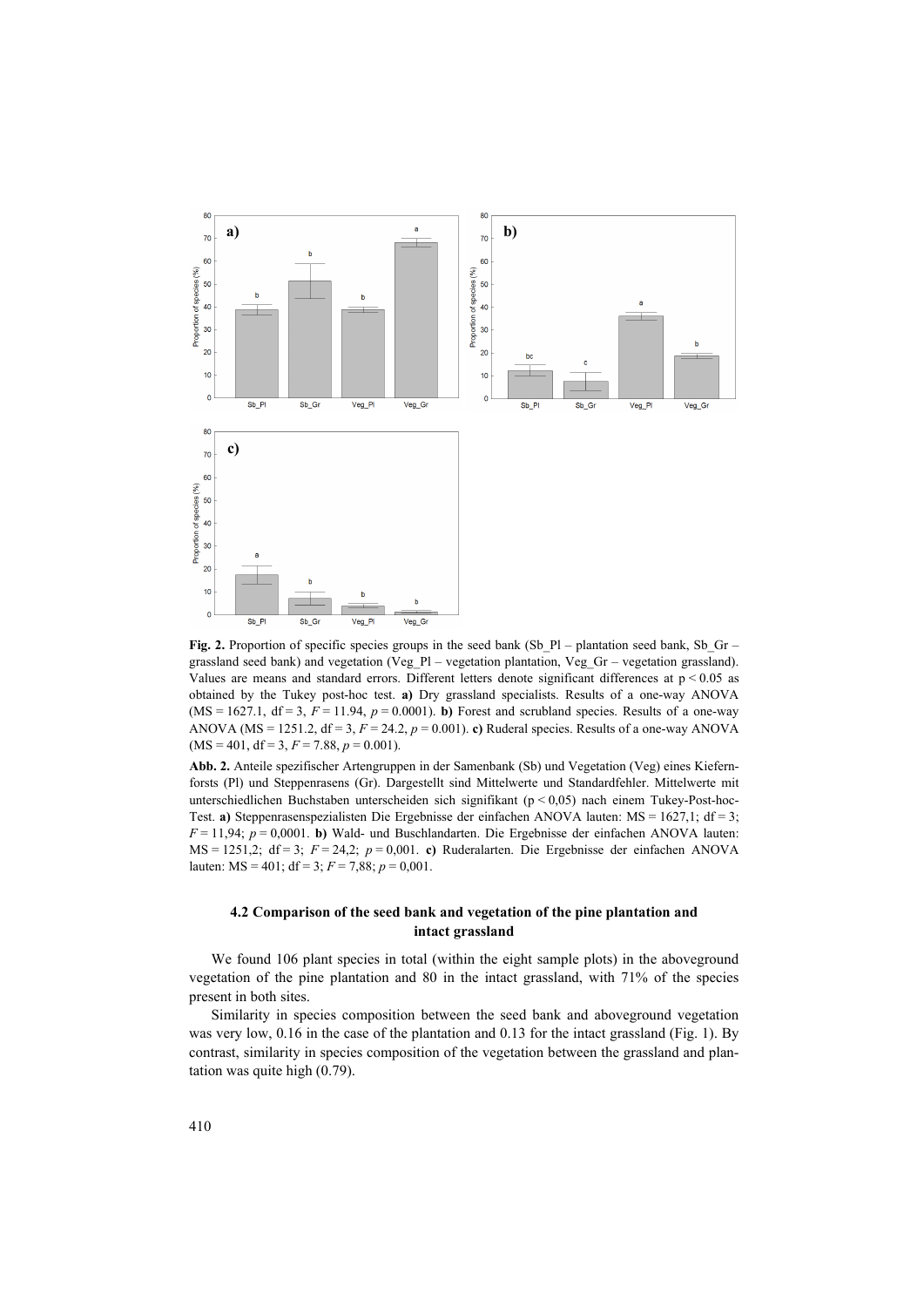

**Fig. 3.** The first five most dominant species in the seed bank and vegetation of the pine plantation and dry grassland. Bars represent mean relative seed densities (seed bank) and mean relative cover values (vegetation).

**Abb. 3.** Die fünf häufigsten Arten in der Samenbank und Vegetation des Kiefernforsts und Steppenrasens. Die beiden linken Graphen zeigen den durchschnittlichen Anteil einer Art in der Samenbank und die beiden rechten Graphen deren relative Deckung in der Vegetation.

In total, 89 target species (dry grassland specialists and general grassland species) were present in the seed bank and aboveground vegetation of the pine plantation. These species were well represented in the aboveground vegetation of the intact grassland (68%,  $31 \pm 2$  sp/plot and  $22\%$ ,  $10 \pm 3$  sp/plot, Fig. 2a). They were present in significantly lower numbers in the aboveground vegetation of the pine plantation, but their proportion was still representative (38%,  $20 \pm 4$  sp/plot and 38%,  $20 \pm 4$  sp/plot, Fig. 2a). However, the species number of these groups was significantly lower in the seed bank of the plantation, their proportion was still high in the seed bank stores (39%,  $5 \pm 1$  sp/plot for dry grassland specialists and 37%,  $5 \pm 3$  sp/plot for general grassland species), as compared to the intact grassland (51%,  $3 \pm 2$  sp/plot and 36%,  $2 \pm 1$  sp/plot, respectively, Fig. 2a).

Even though, many forest and scrubland species were present in the aboveground vegetation of the plantation site, this group was poorly represented in the seed bank (Fig. 2b). In turn, while ruderal species were very few in the vegetation (both in the plantation and intact grassland), they appeared in moderate proportion in the seed bank of the pine plantation, but not in that of the intact grassland (Fig. 2c).

When we compared vegetation composition based on the most dominant species, the difference between the plantation and grassland was obvious. In the pine plantation, forest and scrubland species were among the most dominant, while in the intact grassland there were only grassland species among the five most dominant species (Fig. 3).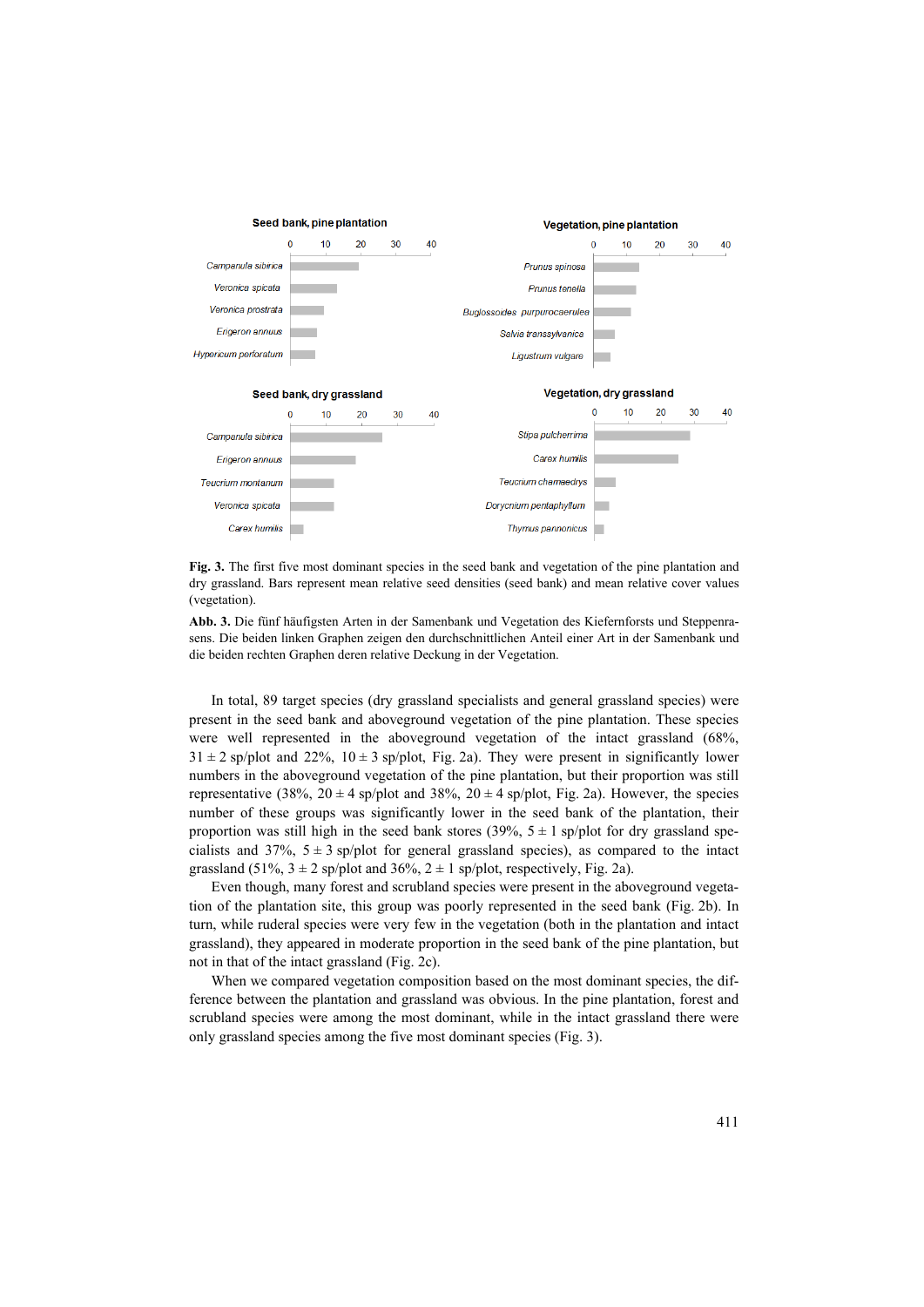# **5. Discussion**

### **5.1 Seed bank composition of the intact dry steppe-like grassland and pine plantation**

Our results showed that seed bank density in the studied dry steppe-like grassland  $(1,360 \text{ seeds m}^2, 0-10 \text{ cm})$  is similar to seed densities found in other, Western-European dry grasslands (770 seeds m<sup>-2</sup>, 0–20 cm, WILLEMS & BIK 1998; 930 seeds m<sup>-2</sup>, 0–5 cm, BOSSUYT et al. 2006; 1,984 seeds  $m^2$ , 0–5 cm, KALAMEES & ZOBEL 1997), but it is considerably lower than seed densities found in Central-European dry grasslands (e.g., loess grasslands in Hungary, 20,200 seeds m<sup>-2</sup>, 0–10 cm, or xerothermic grasslands in Poland, 1,642–21,217 seeds m<sup>-2</sup>, 0–5 cm, KISS et al. 2016). At the same time, species richness of the seed bank (25 species in total) was found to be substantially lower than the values reported from other dry grasslands (KALAMEES & ZOBEL 1997, KALAMEES et al. 2012, KISS et al. 2016). Taking into account the low density of grassland seed bank in most ecosystems (see e.g., BOSSUYT & HONNAY 2008, KISS et al. 2016) and the high spatial heterogeneity in the seed bank distribution of most species (CZARNECKA 2004, BOSSUYT et al. 2007), a more intensive sampling (higher volume of sampled soil and higher sample number) would have revealed higher species richness in case of the studied steppe-like grassland system (see RUPRECHT & SZABÓ 2012). Surprisingly, in the case of the pine plantation site we found higher seed densities  $(3,500 \text{ seeds m}^2, 0-10 \text{ cm})$  and higher seed species richness (44 species) than in the intact grassland (25 species). Other studies have reported quite the opposite trend, seed bank depletion in sites afforested both by pines and black locust (CSONTOS et al. 1997, MACCHERINI & DE DOMINICIS 2003, MATUS et al. 2003, BOSSUYT et al. 2006, BOSSUYT & HONNAY 2008). This trend can be explained mostly by the lower seed bank density characteristic for forest ecosystems (BOSSUYT & HONNAY 2008). In this regard, our plantation site has a seed bank density typical for scattered planted sites (MACCHERINI & DE DOMINICIS 2003) or scrub vegetation (BOSSUYT et al. 2006). A similar enrichment and concentration of seed bank stores was found by KALAMEES & ZOBEL (1997) in alvar grasslands overgrown with young pine forest. In their opinion dormancy induced by the canopy cover of trees (shading effect) and litter accumulation are responsible for seed density increase in such sites. We have also found a thick litter layer (4.37 cm on average) in the pine plantation composed mostly of pine leaves.

We found very low similarity in species composition between seed bank and aboveground vegetation both for the intact grassland site and pine plantation, which is a quite general trend showed by other studies as well (BEKKER et al. 1997, DAVIES & WAITE 1998, KISS et al. 2016). In the case of the grassland site, one of the reasons for this low similarity may be that perennial species with high cover in the vegetation (e.g., *Carex humilis*, *Teucrium chamaedrys*, *Dorycnium pentaphyllum* subsp. *herbaceum*, *Salvia transsylvanica*; Fig. 3, Supplement E1), and especially the dominant species (*S*. *pulcherrima*), had low seed density in the seed bank. *Stipa pulcherrima* has transient seeds (CSONTOS 2001), which may be the explanation for the poor representation of its seeds in the soil seed bank. This is in line with our former study on the same vegetation type, where we have found that grassland and ruderal species poorly represented in the vegetation, but with high seed production and persistent seeds, were the most abundant in the seed bank (e.g., *Veronica spicata* subsp. *orchidea*, *Campanula sibirica*, *Conyza canadensis*, *Hypericum perforatum* and *Verbascum phoeniceum*, RUPRECHT & SZABÓ 2012). Interestingly, in feather grass dominated steppes in Inner Mongolia of China ZHAN et al (2007) found high abundance of *Stipa krylovii* and other perennial species' seeds in the seed bank of grazed and enclosed steppe stands.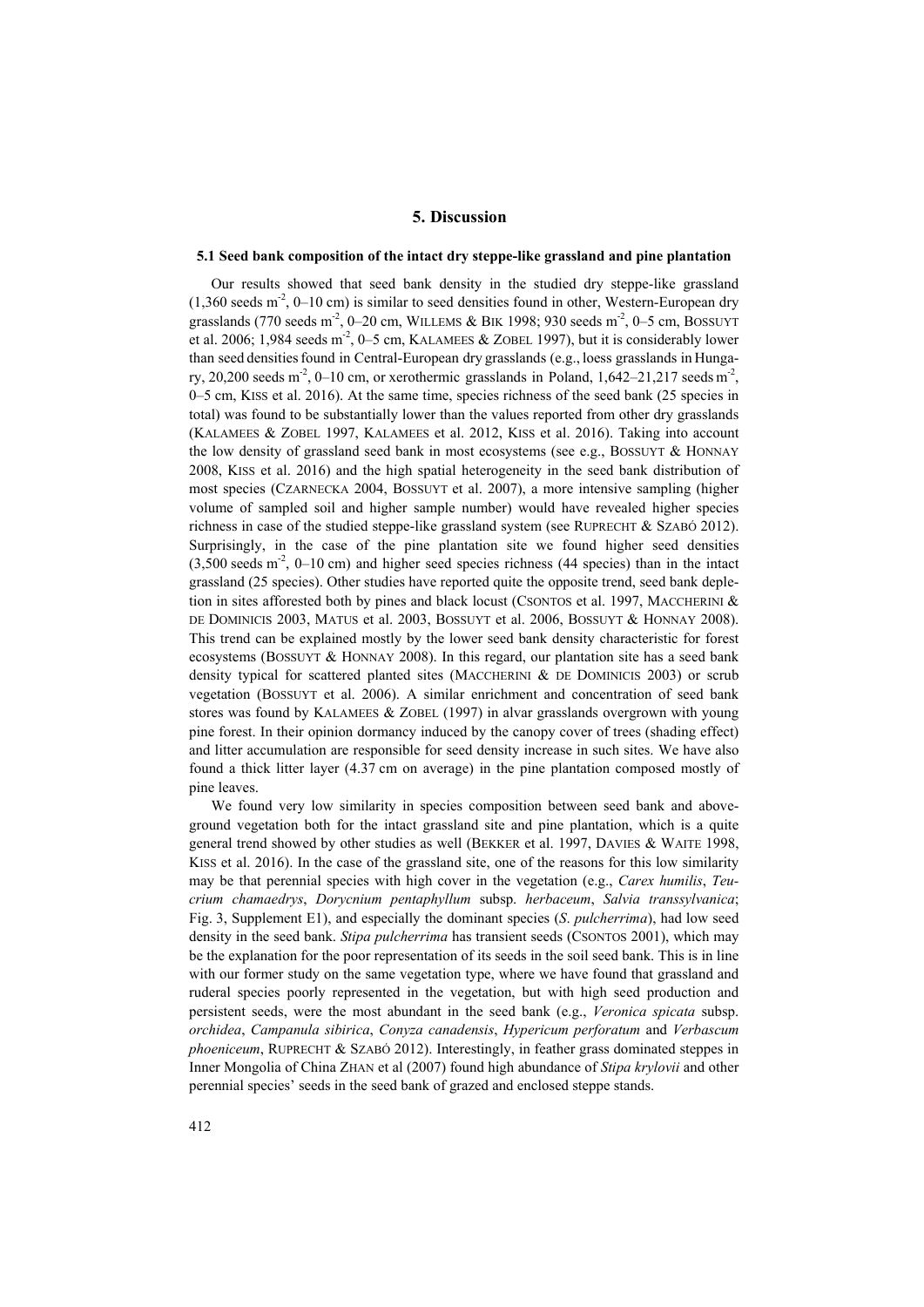In the case of the pine plantation, the low proportion of forest and scrubland species and the moderate representation of ruderal species in the seed bank, which were almost completely lacking from the aboveground vegetation, were responsible for the low similarity. Another explanation for the low similarity between the seed bank and aboveground vegetation is that the seeds of rare species are difficult to detect in the soil, due to their low number and uneven distribution (THOMPSON et al. 1997). In our case, even by a relatively low intensity sampling, we could detect the seeds of some of the rare grassland species in the seed bank of the pine plantation, which is important from a restoration perspective.

## **5.2 Regeneration possibilities of the pine plantation on dry grassland after tree removal**

An interesting finding of our study is that the seed bank of a pine plantation established on a steppe-like grassland even after 40 years may still contain a considerable amount of grassland species (16 species, similar to that of an intact grassland). This can partly ensure the future natural regeneration of grasslands in the place of plantations, if trees are removed. In addition, grassland species, remnants of the former dry grassland vegetation were present in the understory of pine plantation. E.g., strong populations of *Salvia transsylvanica*, *Carex humilis*, and *Teucrium chamaedrys*, dry grassland specialists and general grassland species, were still present nonetheless abiotic and biotic conditions have been drastically changed (shading, more mesic conditions, competition by trees and shrubs) due to tree planting. Survival of these populations as well as the maintenance of grassland species' seeds in the seed bank was probably promoted by the continuous seed influx from the adjacent small grassland patches, which were not planted, thus could remain intact. That is the reason for the high similarity in species composition of both the vegetation and seed bank between the pine plantation and studied dry grassland site (Fig. 1).

Contrary to the high similarity in species composition with the intact grassland, in the plantation site there was a high cover of shrubs and a relatively high representation of scrubland and forest species. This can be attributed to differences in the abiotic conditions between the grassland and plantation site. Thus, canopy shading by planted trees and low competition microsites, characteristic for dry grasslands of low vegetation cover, have probably facilitated the establishment and encroachment of shrubs in the plantation sites. This phenomenon was also reported by other studies on plantations established on open grassland (KALAMEES & ZOBEL 1997), and can be considered a more general scenario taking place in the whole Transylvanian region (RUPRECHT et al. 2009).

As the invasion of weed species is a potential problem, which often compromise grassland restorations (e.g., CREMENE et al. 2005, TÖRÖK et al. 2010, SZITÁR et al. 2014), we assessed whether weed species are present in the seed bank or vegetation of the pine plantation, and found out that they represent a moderate proportion (17.5%) of the species pool of seed bank. Even so, in case of restoration interventions aiming at recreating dry grasslands in the place of plantations, weed control is necessary.

## **6. Conclusions and conservation remarks**

Our study confirmed that remnants of former vegetation in the understory of black pine plantations established on dry steppe-like grassland and seeds of target species in their seed bank can potentially support the successful spontaneous grassland regeneration following the removal of woody vegetation (e.g., DÖLLE & SCHMIDT 2009, LIU et al. 2009). Since shrub encroachment may be typical for plantation sites, post-restoration management comprising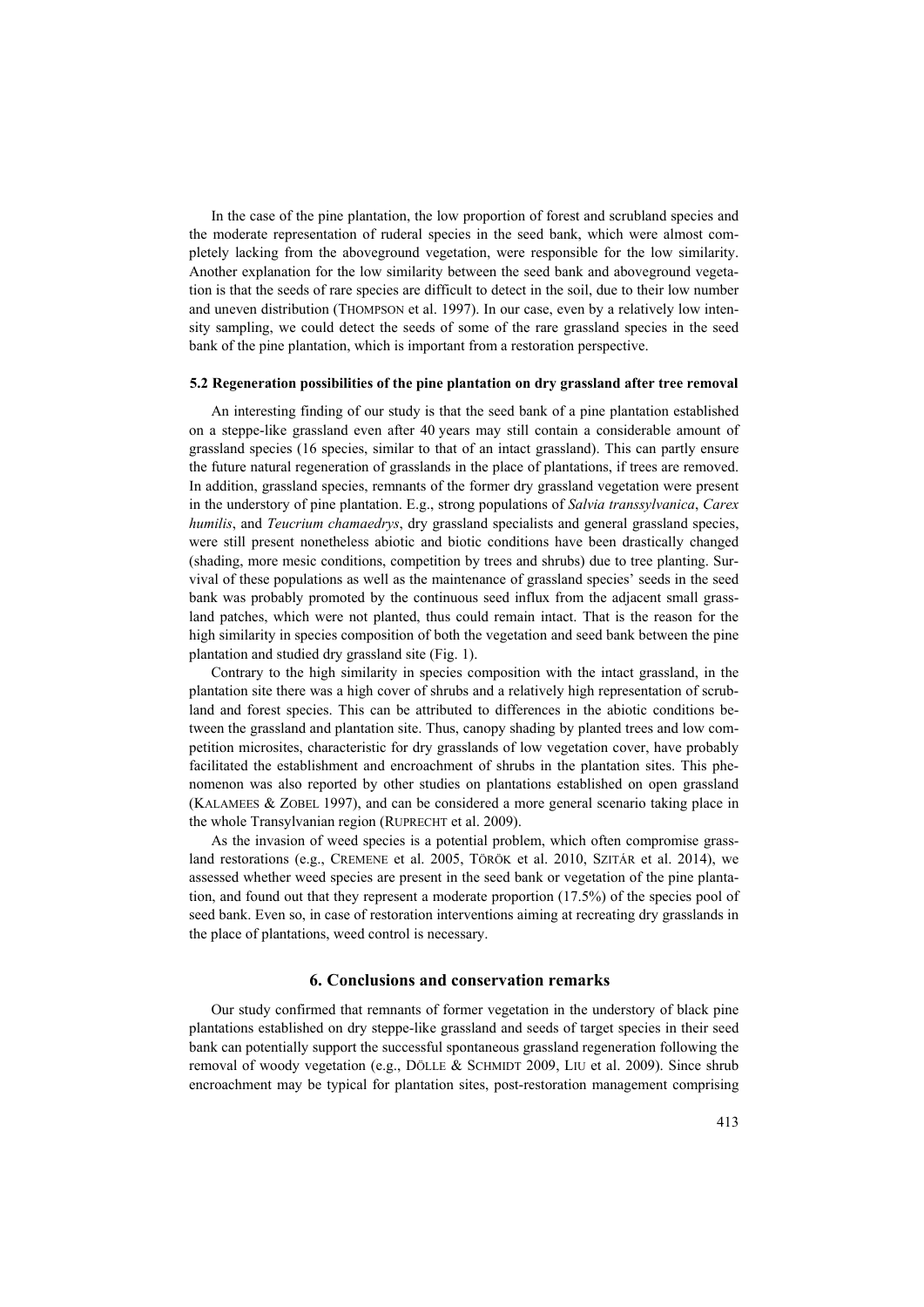the removal of resprouting woody species is necessary following the complete removal of trees (MICHIELSEN et al. 2017). In plantations on steep slopes, it is very important to remove the trees and shrubs gradually, during an approximately 5 year period in order to avoid soil erosion or the dangerous landslides. In addition, since ruderal species may be abundant in the seed bank, weed suppression is necessary in the first phase of restoration (TÖRÖK et al. 2012). Reintroduction of grazing may be a good solution both for weed control and for the suppression of shrubs. Moreover, grazing may support grassland recovery by propagule transport between intact grassland stands in the surroundings and the restoration site (COSYNS et al. 2005, KUITERS & HUISKES 2010).

## **Erweiterte deutsche Zusammenfassung**

**Einleitung** – Aufforstungen wirken sich meistens auf die Artenzusammensetzung und Artenvielfalt sowie Struktur der ursprünglichen Vegetation aus (LEEGE & MURPHY 2001, TAMÁS 2001, CREMENE et al. 2005, RUPRECHT et al. 2009). Obwohl die meisten Studien über Restaurationen zu dem Ergebnis kommen, dass die Wiederherstellung der ursprünglichen Vegetation von Aufforstungsflächen nicht alleine durch die Samenbank im Boden erfolgen kann (BOSSUYT & HONNAY 2008), so spielt die Samenbank zumindest in der Initialphase der Restauration doch eine wichtige Rolle (LIU et al. 2009, KALAMEES at al. 2012). Zudem können Samenbanken die Diasporen von bedrohten Arten enthalten (GODEFROID et al. 2011). *Stipa*/Federgras-Steppenrasen stellen aus Naturschutzsicht wertvolle Lebensräume dar, und durch Aufforstungen degradierte Bestände bilden potenzielle Objekte für Restaurationen. Um einen möglichen Restaurationserfolg solcher degradierter Aufforstungsflächen über die Samenbank abschätzen zu können, sind zunächst genaue Kenntnisse der Samenbank nötig. Basierend auf bereits vorliegenden Ergebnissen für *Stipa*-dominierte Steppenrasen (GHERMANDI 1997) oder verwandte Trockenrasen (TÓTH & HÜSE 2014, KISS et al. 2016), kann man in der Samenbank dieses Vegetationstyps eher mit einer geringen Anzahl typischer Arten rechnen (siehe jedoch ZHAN et al. 2007). In dieser Studie untersuchten wir die Samenbank eines vor etwa 40 Jahren mit Schwarz-Kiefern (*Pinus nigra*) aufgeforsteten Steppenrasens und verglichen diese mit der Samenbank eines benachbarten, nicht aufgeforsteten Steppenrasens. Zusätzlich wurde die aktuelle Vegetation des Kiefernforsts und rezenten Steppenrasens untersucht. Unsere Hauptfragen lauten: (1) Welche Arten und Samenmengen sind in der Samenbank des Kiefernforsts und rezenten Steppenrasens vorhanden? (2) Welche Steppenrasenarten sind noch in der aktuellen Vegetation des Kiefernforsts vorhanden? (3) Inwieweit könnte nach Entfernung der Kiefern eine Wiederherstellung der ehemaligen Steppenrasenvegetation über die Samenbank möglich sein?

**Untersuchungsgebiet** – Das Untersuchungsgebiet liegt nahe Viişoara in West-Transsilvanien in Rumänien. Die Untersuchungsflächen liegen an einem steilen Südwesthang. Dieser war ursprünglich mit ausgedehnten artenreichen Steppenrasen bewachsen, wurde jedoch in den 1950-er Jahren in weiten Teilen mit Schwarz-Kiefern aufgeforstet. Untersucht wurden ein solcher Kiefernforst und ein benachbarter rezenter Steppenrasen.

**Material und Methoden** – In dem Kiefernforst und rezenten Steppenrasen wurden im Frühjahr 2008 jeweils acht 5 m  $\times$  5 m-Probeflächen eingerichtet. Nachdem die Streuschicht entfernt worden war, wurden in jeder Probefläche an sechs zufällig gewählten Stellen zylinderförmige Bodenbohrkerne von 4 cm Durchmesser und 10 cm Länge (Tiefe) gezogen und pro Probefläche zu einer Mischprobe vereint. Die Samenbank dieser Bodenproben wurde mit der Auflaufmethode bestimmt. Zusätzlich wurde die Vegetation der Flächen im Juli 2008 aufgenommen. Die Jaccard-Ähnlichkeit der Samenbank und Vegetation wurde bestimmt. Zusätzlich wurden die Anteile von vier ökologischen Artengruppen (Steppenrasenspezialisten, Graslandgeneralisten, Ruderalarten, Wald- und Buschlandarten) sowohl in der Samenbank als auch in der Vegetation des Kiefernforsts und Steppenrasens bestimmt und mit ANOVA und einem Post-hoc-Test verglichen.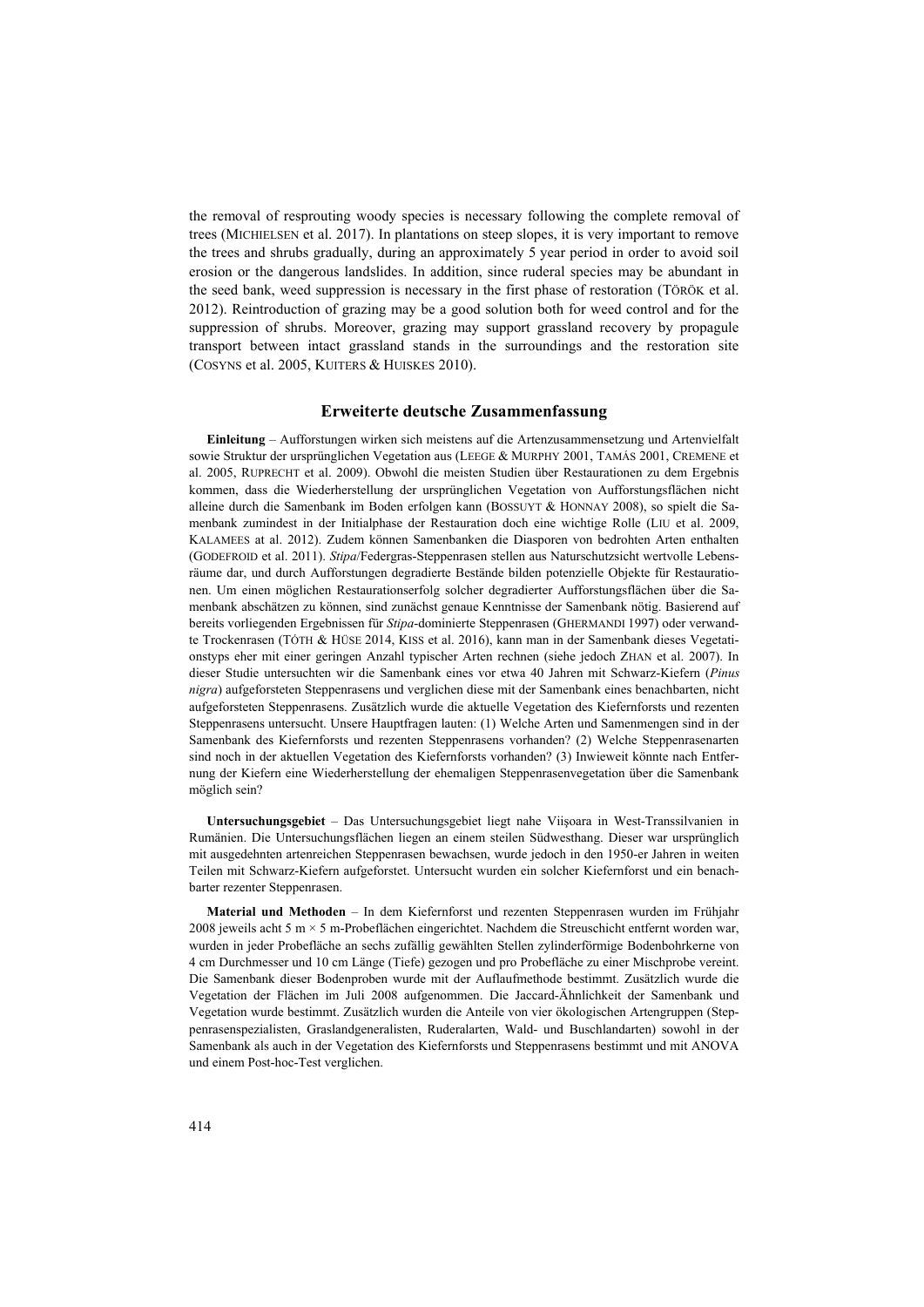**Ergebnisse** – Insgesamt konnten wir in den Bodenproben 293 Sämlinge von 51 Arten nachweisen. In der Samenbank des Kiefernforsts lag die Samendichte mit  $3500 \pm 2059$  Samen/m<sup>2</sup> wesentlich höher als im Steppenrasen (1360 ± 469 Samen/m<sup>2</sup>). Die Jaccard-Ähnlichkeit der Samenbanken des Kiefernforsts und Steppenrasens lag bei 0,51 (Abb. 1). Lediglich 17 Arten kamen sowohl in der Samenbank des Kiefernforsts als auch in der des Steppenrasens vor. Die Prozentsätze der Steppenrasenspezialisten sowie Wald- und Buschlandarten in der Samenbank unterschieden sich nicht signifikant zwischen Kiefernforst und Steppenrasen (Abb. 2a und 2b). Allerdings waren in der Samenbank des Kiefernforsts mehr Ruderalarten als in der des Steppenrasens vorhanden (Abb. 2c). In der Samenbank des Steppenrasens waren sowohl Steppenrasenspezialisten als auch Graslandgeneralisten stark vorhanden. In der Vegetation waren diese Arten dagegen im Kiefernforst deutlich schwächer als im Steppenrasen vorhanden (22 % vs. 68 % bzw.  $10 \pm 3$  Arten/25m<sup>2</sup> vs.  $31 \pm 2$  Arten/25m<sup>2</sup>, Abb. 2a). Viele Wald- und Buschlandarten waren im Kiefernforst nur in der Vegetation und nicht in der Samenbank vorhanden (Abb. 2b). Umgekehrt waren im Kiefernforst viele Ruderalarten v. a. in der Samenbank aber kaum in der Vegetation vorhanden (Abb. 2c).

**Diskussion** – Die Menge der Samen in der Samenbank unseres Steppenrasens lag mit 1360 Samen/m-2 bis in 10 cm Bodentiefe ähnlich hoch wie in westeuropäischen Trockenrasen (WILLEMS & BIK 1998: 770 Samen/m<sup>2</sup> bis in 20 cm Tiefe; BOSSUYT et al. 2006: 930 Samen/m<sup>2</sup> bis in 5 cm Tiefe; KALAMEES & ZOBEL 1997: 1984 Samen/m<sup>2</sup> bis in 5 cm Tiefe). Sie lag jedoch wesentlich niedriger als in mitteleuropäischen Trockenrasen, z. B. ungarischen Lössrasen mit 20.200 Samen/m<sup>2</sup> bis in 10 cm Bodentiefe oder polnischen Trockenrasen mit 1642–21.217 Samen/m<sup>2</sup> bis in 5 cm Tiefe (KISS et al. 2016). Überraschenderweise stellten wir in der Samenbank des Kiefernforsts sowohl eine höhere Samenmenge (3500 Samen/m<sup>2</sup> bis in 10 cm Tiefe) als auch höhere Artenzahl (44 vs. 25 Arten) fest als in der des Steppenrasens. Andere Studien fanden umgekehrte Ergebnisse, was eher auf eine Abnahme der Samenbank mit der Zeit in aufgeforsteten Trockenrasen hindeutet (CSONTOS et al. 1997, MACCHERINI & DE DOMINICIS 2003, MATUS et al. 2003, BOSSUYT et al. 2006, BOSSUYT & HONNAY 2008). Diese Abnahme kann auch durch die allgemein niedrigere Samenbankdichte in Wald-Ökosystemen erklärt werden (BOSSUYT & HONNAY 2008). Die Anzahl der Samen in der Samenbank unseres Kiefernforsts lag in einem für Aufforstungen (vgl. MACCHERINI & DE DOMINICIS 2003) oder Buschländer (vgl. BOSSUYT et al. 2006) typischen Bereich. Eine ähnliche Anreicherung der Samenbank wurde von KALAMEES & ZOBEL (1997) in einem mit Kiefern überwachsenen Alvar-Grasland festgestellt. Ein bemerkenswertes Ergebnis unserer Studie war, dass die Samenbank des vor etwa 40 Jahren mit Kiefern aufgeforsteten Steppenrasens immer noch 16 Graslandarten enthielt; das sind ähnlich viele, wie in dem rezenten Steppenrasen. Einige dieser Graslandarten waren aber auch in der rezenten Vegetation des Kiefernforsts vorhanden; daher stellt hier ihre Präsenz in der Samenbank wohl kein Überbleibsel der ursprünglichen Vegetation dar. Vermutlich stellt auch die Präsenz anderer Graslandarten in der Samenbank des Kieferforsts kein Überbleibsel aus der Zeit vor der Aufforstung dar, sondern ist vielmehr einem kontinuierlichen Eintrag von Samen aus den benachbarten Steppenrasen geschuldet. Insgesamt stellten wir in der Samenbank und Vegetation des Kiefernforsts 89 Arten fest. Diese Zahl erscheint uns ein vielversprechender Ausgangspunkt für die Wiederherstellung der ursprünglichen Steppenrasenvegetation – falls die Kiefern entfernt werden sollten. Allerdings wandern in frische Rodungsflächen oftmals Straucharten ein, die eine mögliche Restauration stören könnten und nur durch Wiederaufnahme der Landnutzung reduziert werden können bzw. manuell entfernt werden müssen (MICHIELSEN et al. 2017). Insgesamt erscheint uns die Wiederherstellung des Steppenrasens aus der Samenbank in Kombination mit der Steppenrasen-Restvegetation möglich, wenn die Kiefern entfernt werden.

## **Acknowledgements**

We are very grateful to the "Alexandru Borza" Botanical Garden at Cluj-Napoca for ensuring the necessary infrastructure during the germination study. We also thank Annamária Fenesi and two undergraduate students, Gabriella Bencze and Blanka Gyurkócza, for their help during the field work. We thank Thomas Kuhn for the translation of German abstract and Thomas Becker for corrections and final editing. We thank the two reviewers for constructive comments and Balázs Deák for his editorial atten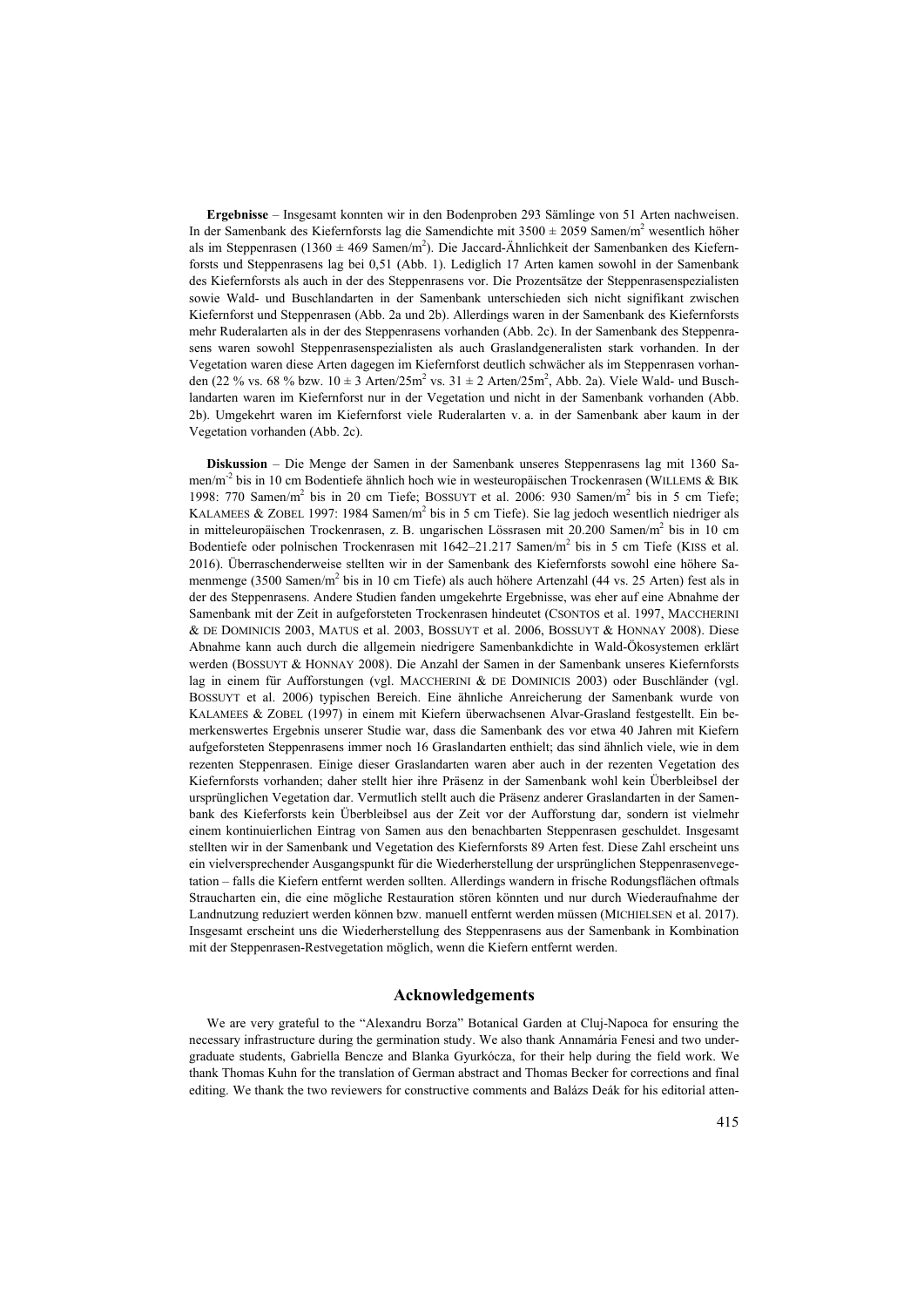tion and suggestions to the text. This work was supported by CNCSIS-UEFISCSU, project PN II-RU TE 296 nr. 71/29.07.2010 and the Szülőföld Fund Hungary (Scholarship Program for Research Abroad). During writing the manuscript, ER was supported by the János Bolyai Research Scholarship of the Hungarian Academy of Sciences.

### **Supplements**

**Additional supporting information may be found in the online version of this article.**

**Zusätzliche unterstützende Information ist in der Online-Version dieses Artikels zu finden.**

**Supplement E1.** List of plant species present in vegetation and emerging from seed bank samples of the pine plantation and intact grassland, mean vegetation cover, mean seed density, and frequency in seedbank samples.

**Anhang E1.** Liste der in der Vegetation vorhandenen und aus den Samenbankproben keimenden Pflanzenarten des Kiefernforsts und des intakten Steppenrasens, mittlere Vegetationsdeckung, Frequenz in den Vegetationsplots, mittlere Samendichte, und Frequenz in den Samenbankproben.

### **References**

- BEKKER, M., VERWEIJ, G.L., SMITH, R.E.N., REINE, R., BAKKER, J.P. & SCHNEIDER, S. (1997): Soil seed bank in European grasslands: does land use affect regeneration perspectives? – J. Appl. Ecol. 34: 1293–1310.
- BISTEAU, E. & MAHY, G. (2005): Vegetation and seed bank in calcareous grassland restored from a *Pinus* forest. – Appl. Veg. Sci. 8: 167–174.
- BOSSUYT, B., BUTAYE, J. & HONNAY, O. (2006): Seed bank composition of open and overgrown calcareous grassland soils – a case study from Southern Belgium. – J. Environ. Manag. 79: 364–371.
- BOSSUYT, B. & HONNAY, O. (2008): Can the seed bank be used for ecological restoration? An overview of seed bank characteristics in European communities. – J. Veg. Sci. 19: 875–884.
- BOSSUYT, B., VAN WICHELEN, J. & HOFFMANN, M. (2007): Random soil seed bank sampling allows predicting seedling density but not species richness in situ – a case study of a drained lake bottom. – J. Veg. Sci. 18: 443–450.
- COSYNS E., CLAERBOUT S., LAMOOT I. & HOFFMANN M. (2005): Endozoochorous seed dispersal by cattle and horses in a spatially heterogeneous landscape. – Plant Ecol. 178: 149–162.
- CREMENE, C., GROZA, G., RAKOSY, L., SCHILENKO, A.A., ERHARDT, A. & BAUR, B. (2005): Alterations of steppe-like grasslands in Eastern Europe: a threat to regional biodiversity hotspots. – Conserv. Biol. 19: 1606–1618.
- CSAPODY, V. (1968): Keimlingsbestimmungsbuch der Dicotyledonen. Akadémiai Kiadó, Budapest, Hungary: 286 pp.
- CSONTOS, P. (2001): A természetes magbank kutatásának módszerei (Methods for studying the natural seed bank) [in Hungarian]. – Synbiologica Hungarica 4, Scientia Kiadó, Budapest, Hungary.
- CSONTOS, P. (2007): Dolomitgyepek magbankja ültetett feketefenyvesek talajában. (Relict seed bank of dolomite grasslands in the soil of *Pinus nigra* plantations) [in Hungarian with English summary]. – Tájökológiai Lapok 5: 117–129.
- CSONTOS, P., TAMÁS, J. & KALAPOS, T. (1997): Soil seed banks and vegetation recovery on dolomite hills in Hungary. – Acta Bot. Hung. 40: 35–43.
- CZARNECKA, J. (2004): Microspatial structure of the seed bank of xerothermic grassland Intracommunity differentiation. – Acta Soc. Bot. Pol. 73: 155–164.
- DAVIES, A. & WAITE, S. (1998): The persistence of calcareous grassland species in the soil seed bank under developing and establishes scrub. – Plant Ecol. 136: 27–39.
- DÖLLE, M. & SCHMIDT, W. (2009): The relationship between soil seed bank, above-ground vegetation and disturbance intensity on old-field successional permanent plots. – Appl. Veg. Sci. 12: 415–428.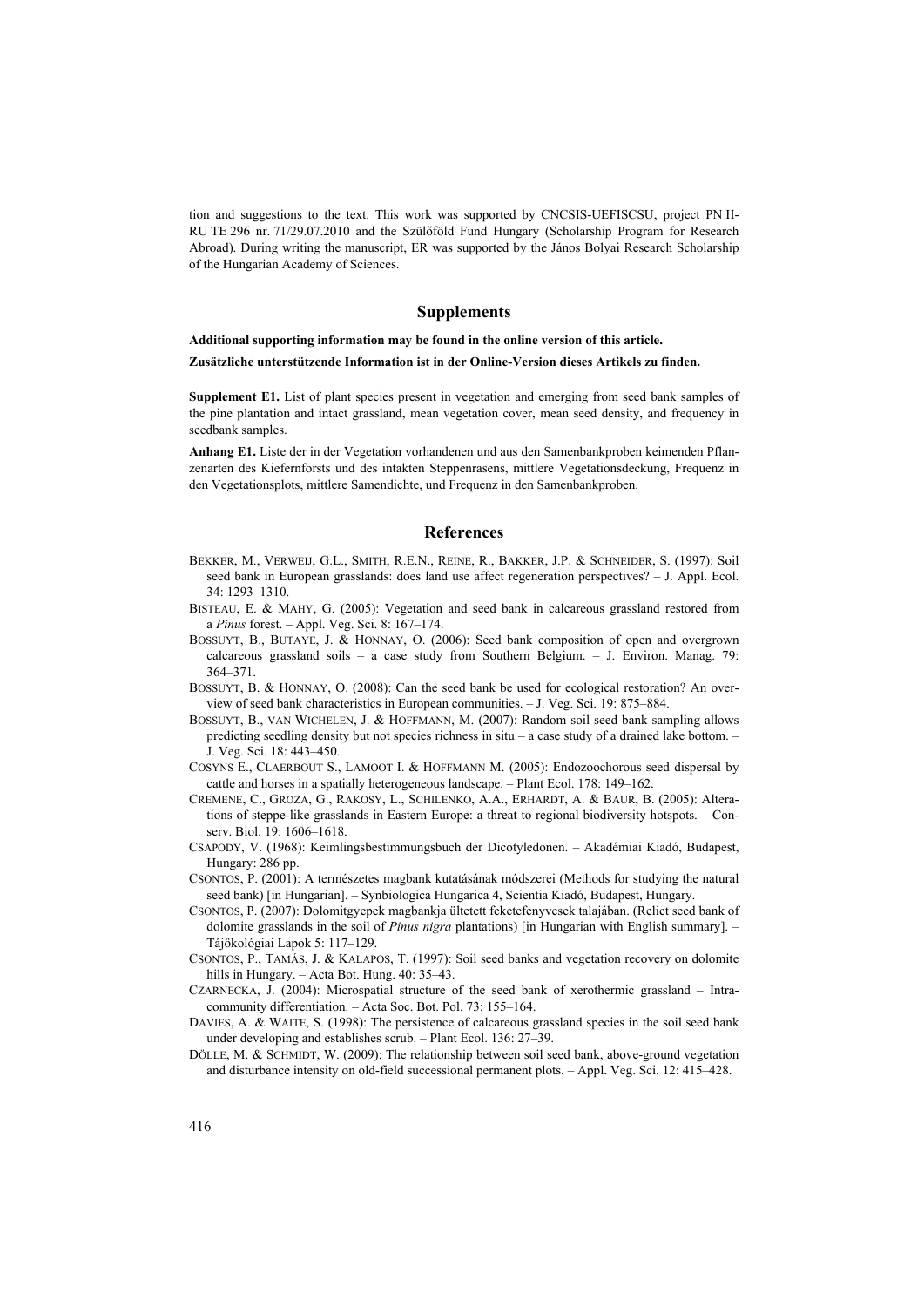- EUROPEAN COMMISSION (2007): Interpretation Manual of European Union Habitats EUR27. European Commission, DG Environment, Brussels: 144 pp.
- GAFTA, D. & MOUNTFORD, J.O. (Eds.) (2008): Manual de interpretare a habitatelor Natura 2000 din România (Manual for interpreting Natura 2000 habitats from Romania) [in Romanian]. – Risoprint, Cluj, Romania: 101 pp.
- GHERMANDI, L. (1997): Seasonal patterns in the seed bank of a grassland in north-western Patagonia. J. Arid Environ. 35: 215–224.
- GODEFROID, S., RIVIÈRE, S., WALDREN, S., BORETOS, N., EASTWOOD, R. & VANDERBORGHT, T. (2011): To what extent are threatened European plant species conserved in seed banks? – Biol. Conserv. 144: 1494–1498.
- ILLYÉS, E. & BÖLÖNI, J. (Eds.) (2007): Lejtősztyepek, löszgyepek és erdőssztyeprétek Magyarországon (Slope steppes, loess steppes and forest steppe meadows in Hungary) [in Hungarian]. – Budapest, Hungary: 236 pp.
- KALAMEES, R., PÜSSA, K., ZOBEL, K. & ZOBEL, M. (2012): Restoration potential of the persistent soil seed bank in successional calcareous (alvar) grasslands in Estonia. – Appl. Veg. Sci. 15: 208–218.
- KALAMEES, R. & ZOBEL, M. (1997): The seed bank in an estonian calcareous grassland: comparison of different successional stages. – Folia Geobot. 32: 1–14.
- KENT, M. & COKER, P. (1992): Vegetation Description and Analysis. A Practical Approach. Belhaven Press, London, UK: 363 pp.
- KISS, R., VALKÓ, O., TÓTHMÉRÉSZ, B. & TÖRÖK, P. (2016): Seed bank research in Central-European grasslands - An overview. – In: MURPHY, J. (Ed.): Seed Banks: Types, Roles and Research: 1–34. Nova Science Publishers, New York.
- KUITERS, A.T. & HUISKES, H.P.J. (2010): Potential of endozoochorous seed dispersal by sheep in calcareous grasslands: correlations with seed traits. – Appl. Veg. Sci. 13: 163–172.
- KUNEŠ, P., PELÁNKOVÁ, B., CHYTRÝ, M., JANKOVSKÁ, V., POKORNÝ, P. & PETR, L. (2008): Interpretation of the last-glacial vegetation of eastern-central Europe using modern analogues from southern Siberia. – J. Biogeogr. 35: 2223–2236.
- LEEGE, L.M. & MURPHY, P.G. (2001): Ecological effects of the non-native *Pinus nigra* on sand dune communities. – Can. J. Bot. 79: 429–437.
- LIU, M., JIANG, G., YU, S., LI, Y. & LI, G. (2009): The role of soil seed banks in natural restoration of the degraded Hunshandak Sandlands, Northern China. – Restor. Ecol. 17: 127–136.
- MACCHERINI, S. & DE DOMINICIS, V. (2003): Germinable soil seed-bank of former grassland converted to coniferous plantation. – Ecol. Res. 18: 739–751.
- MATUS, G., TÓTHMÉRÉSZ, B. & PAPP, M. (2003): Restoration prospects of abandoned species-rich sandy grassland in Hungary. – Appl. Veg. Sci. 6: 169–178.
- MICHIELSEN, M., SZEMÁK, L., FENESI, A., NIJS, I. & RUPRECHT, E. (2017): Resprouting of woody species encroaching temperate European grasslands after cutting and burning. – Appl. Veg. Sci. 20: 388–396.
- MULLER, F.M. (1978): Seedlings of the North-Western European Lowland. A flora of seedlings. Dr W. Junk B.V. Publishers, The Hague, Boston: 654 pp.
- RESMERIȚĂ, I., CSŰRÖS, I. & SPÎRCHEZ, Z. (1968): Vegetația, ecologia și potențialul productiv pe versanţii din Podişul Transilvaniei (Vegetation, ecology and production potential on hillslopes of the Transylvanian Basin) [in Romanian]. – Ed. Academiei R.S.R., Bucureşti, Romania: 206 pp.

ROBERTS, H.A. (1981): Seed banks in soil. – Adv. Appl. Biol. 6: 1–55.

- RUPRECHT, E. & SZABÓ, A. (2012): Grass litter is a natural seed trap in long-term undisturbed grassland. – J. Veg. Sci. 23: 495–504.
- RUPRECHT, E., SZABÓ, A., ENYEDI, M. & DENGELER, J. (2009): Steppe-like grasslands in Transylvania (Romania): characterisation and influence of management on species diversity and composition. – Tuexenia 29: 353–368.
- SANDA, V, POPESCU, A., DOLTU, M.I. & DONIŢĂ, N. (1983): Caracterizarea ecologică şi fitocenologică a speciilor spontane din flora României (Ecological and fitosociological characteristics of the native flora of Romania) [in Romanian]. – Stud. Comun. Suppl. 25: 5–126.
- SZITÁR, K., ÓNODI, G., SOMAY, L., PÁNDI, I., KUCS, P. & KRÖEL-DULAY, G. (2014): Recovery of inland sand dune grasslands following the removal of alien pine plantation. – Biol. Conserv. 171: 52–60.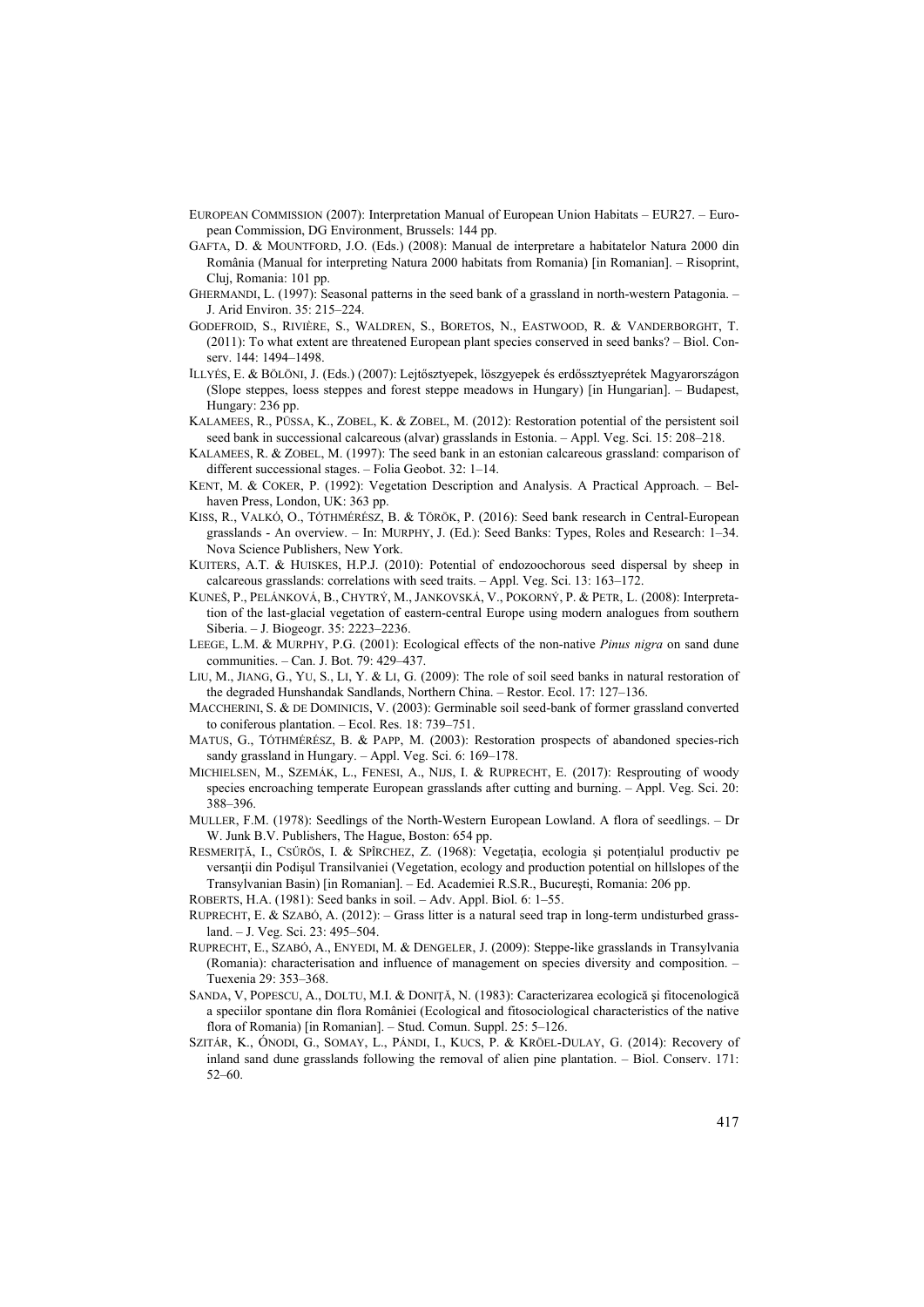- TAMÁS, J. (2001): A feketefenyvesek telepítése Magyarországon, különös tekintettel a dolomitkopárokra (Austrian pine plantations in Hungary with special attention to dolomite hills) [in Hungarian with English summary]. – Természetvédelmi Közlem 9: 75–85.
- TER HEERDT, G.N.J., VERWEIJ, G.L., BEKKER, R.M. & BAKKER, J.P. (1996): An improved method for seed bank analysis: seedling emergence after removing the soil by sieving. – Funct. Ecol. 10: 144–151.
- THOMPSON, K., BAKKER, J.P. & BEKKER, R.M. (1997): Soil seed banks of North West Europe: Methodology, density and longevity. – Cambridge University Press, Cambridge, UK: 276 pp.
- TÓTH, K. & HÜSE, B. (2014): Soil seed bank in loess grasslands and their role in grassland recovery. Appl. Ecol. Env. Res. 12: 537–547.
- TÖRÖK, P., DEÁK, B., VIDA, E., VALKÓ, O., LENGYEL, S. & TÓTHMÉRÉSZ, B. (2010): Restoring grassland biodiversity: sowing low diversity seed mixtures can lead to rapid favourable changes. – Biol. Conserv. 143: 806–812.
- TÖRÖK, P., MIGLÉCZ, T., VALKÓ, O., KELEMEN, A., DEÁK, B., LENGYEL, S. & TÓTHMÉRÉSZ, B. (2012): Recovery of native grass biodiversity by sowing on former croplands: Is weed suppression a feasible goal for grassland restoration? – J. Nat. Conserv. 20: 41–48.
- TRACI, C. & COSTIN, E. (1966): Terenurile degradate şi valorificarea lor pe cale forestieră. (Degraded soils and their rehabilitation by means of forestry) [in Romanian]. – Edit. Agro-Silvică, Bucureşti, Romania: 283 pp.
- TUTIN, T.G., HEYWOOD, V.H., BURGES, N.A. et al. (1964–1993): Flora Europaea, Vols. 1–5. Cambridge University Press, Cambridge, UK.
- WILLEMS, J.H. & BIK, L.P.M. (1998): Restoration of high species density in calcareous grassland: the role of seed rain and soil seed bank. – Appl. Veg. Sci. 1: 91–100.
- ZHAN, X., LI, L. & CHENG, W. (2007): Restoration of *Stipa krylovii* steppes in Inner Mongolia of China: Assessment of seed banks and vegetation composition. – J. Arid Environ. 68: 298–307.